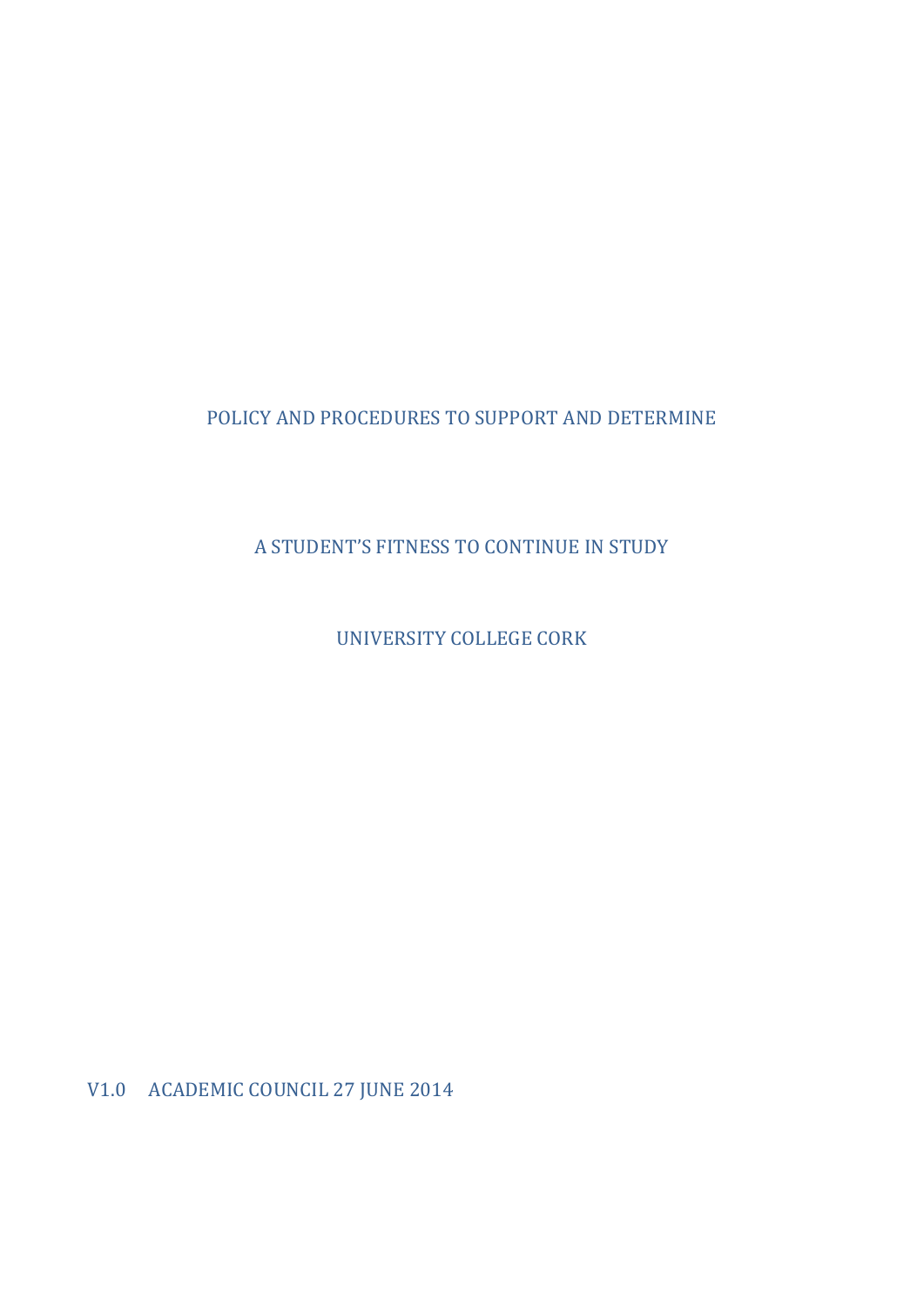## **CONTENTS**

|    | Introduction                                                                        |    |
|----|-------------------------------------------------------------------------------------|----|
| 2. | Purpose                                                                             |    |
| 3. | Ownership and Responsibility                                                        |    |
| 4. | <b>Students Subject to this Policy</b>                                              |    |
| 5. | Relationship with other University Policies and Procedures                          |    |
| 6. | Examples of Circumstances of Concern as to a Student's Fitness to Continue in Study | 3  |
| 7. | Tolerance of Difference, Embracing and Supporting Diversity                         | 4  |
| 8. | Actions to be Considered in Supporting a Student in Significant Distress            |    |
| 9. | Temporary Suspension on Grounds of Concerns as to Fitness to Continue in Study      | 5  |
|    | 10. Emergency Situations                                                            |    |
|    | 11. Levels of Response of Fitness to Continue in Study Procedures                   |    |
|    | 12. Referral to Healthcare Professional                                             |    |
|    | 13. Level 1 Response of Fitness to Continue in Study Procedures                     |    |
|    | 14. Level 2 Response of Fitness to Continue in Study Procedures                     | 8  |
|    | 15. Level 3 Response of Fitness to Continue in Study Procedures                     | 9  |
|    | 16. Right of Appeal                                                                 | 9  |
|    | 17. Return to Study Following a period of Withdrawal                                | 9  |
|    | 18. Record Keeping, Data Protection, Confidentiality                                | 9  |
|    | 19. Election of Proxy                                                               | 10 |

APPENDICES

APPENDIX A: NOTE OF CONCERN

APPENDIX B: LEVEL 2 RESPONSE: MULTIDISCIPLINARY CASE REVIEW

APPENDIX C: LEVEL 3 RESPONSE: FITNESS TO CONTINUE IN STUDY PANEL REVIEW

APPENDIX D: TEMPORARY SUSPENSION

APPENDIX E: APPEALS

APPENDIX F: CONSTITUTION OF APPEALS COMMITTEE

APPENDIX G: RETURN TO STUDY PROCEDURES

APPENDIX H: USEFUL RESOURCES

APPENDIX I; FITNESS TO CONTINUE IN STUDY FLOWCHART

APPENDIX J: MEMBERSHIP OF FITNESS TO CONTINUE IN STUDY WORKING GROUP

*REMEMBER: If there is an immediate concern for the safety of any person, this should be reported to the Emergency Services on 999. General Services should also be informed via an Emergency Tel. Contact Number (available on www.ucc.ie/en/occupationalhealthandsafety/emergencies/*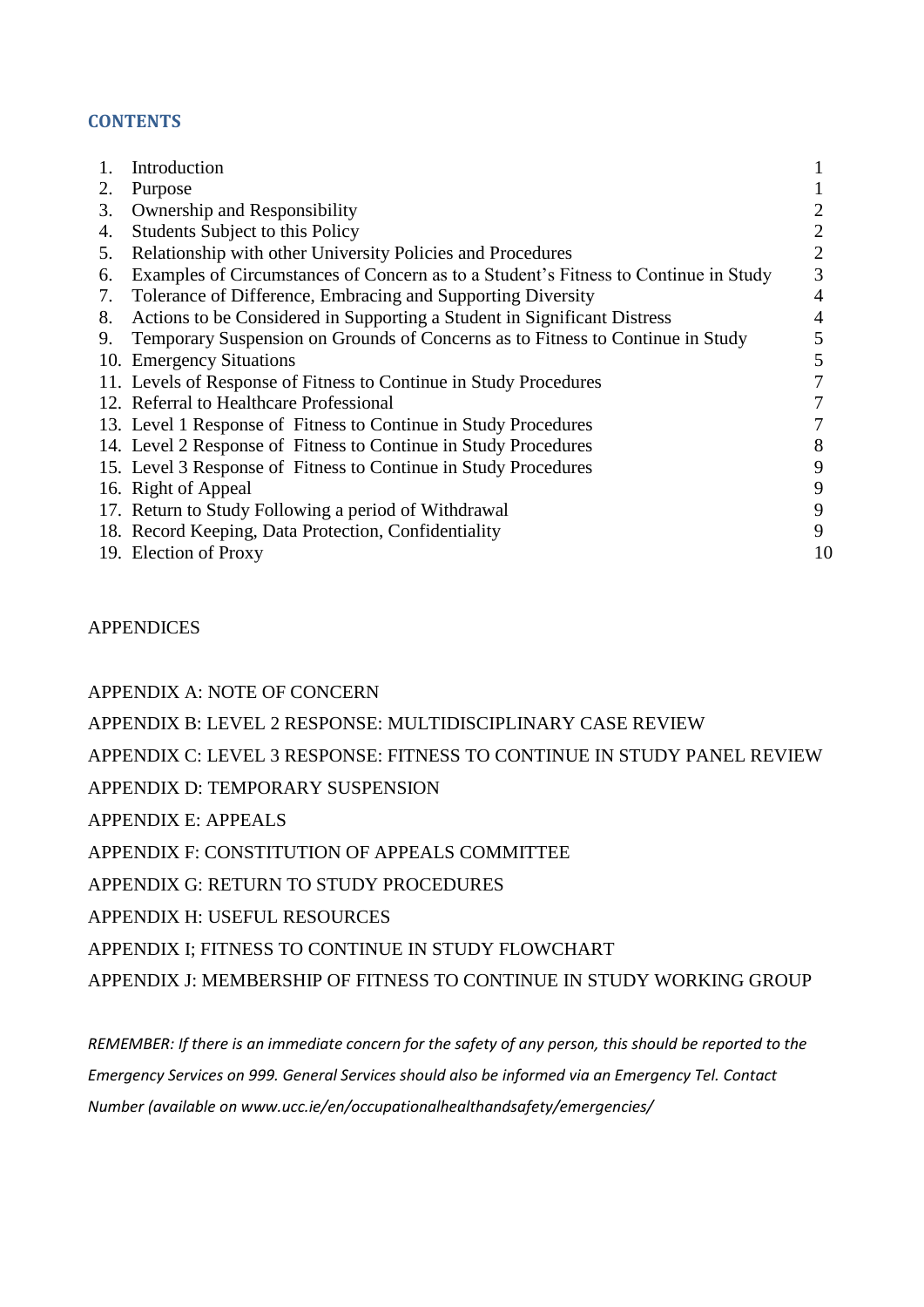### **1. INTRODUCTION**

University College Cork ("UCC") recognises its responsibility to support students to complete their studies. For the vast majority of students, progression to completion of their studies is uneventful, with little or no need for added support. This is not always the case however. In certain circumstances there is a need for a formalised co-ordinated response to support a student in distress .Occasionally, even with added support, the behaviour, welfare or wellbeing of an individual student is so adversely affected as to make continuation in study difficult or impossible, and/or their continuation in studies is likely to interfere with the learning, working or living experiences of others to such an extent as to be deemed unreasonable and unsustainable.

This Policy and Procedure is expressly intended to be supportive of individual students who may be in distress or difficulty whilst also recognising the right of the wider university community to study, work and live free of undue duress/distress caused by others. In matters relating to a student's fitness to continue in study, UCC is guided by relevant legislation as may be amended from time to time. In this regard, the University remains particularly mindful of its obligations under the Equal Status Act (2000) as amended.

There are long established policies and procedures in place in UCC to deal with students who are not achieving academically or whose behaviour breaches University Student Rules. This Policy and Procedure is intended for circumstances not covered by the University's existing academic Marks and Standards or the Student Rules

## **2. PURPOSE**

This Policy and Procedure to Support and Determine a Student's Fitness to Continue in Study, (hereafter called Fitness to Continue in Study Policy) is in place

- 1. To identify and support students
	- a. whose behaviour, well-being or welfare are of concern to themselves or others,

#### **OR**

b. whose behaviour or actions, are impacting adversely on the learning, working or living experiences of others,

to such an extent as to give rise to concerns as to their fitness to continue in study

#### **AND**

2. To provide supportive formal procedures,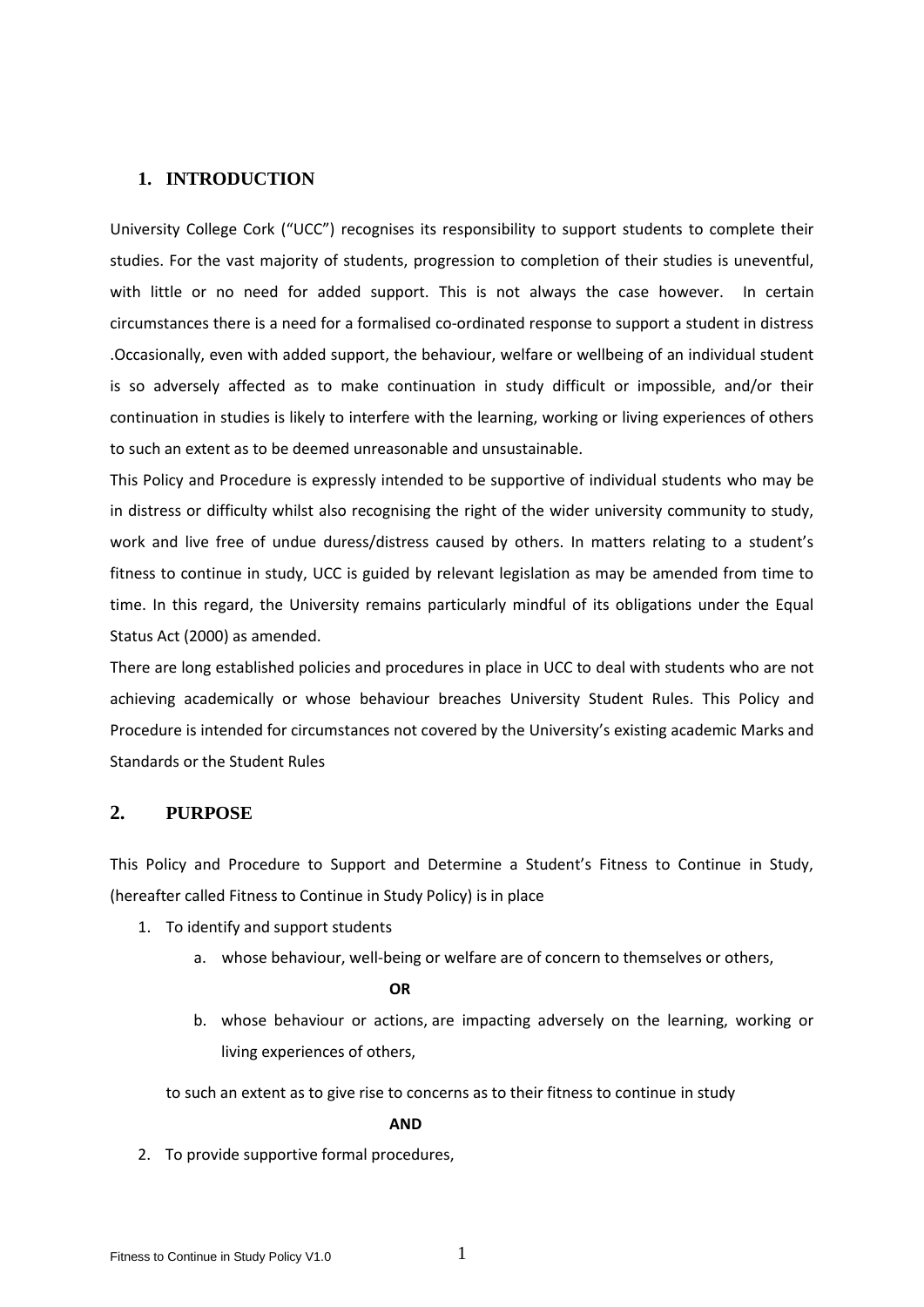a. To enable students to withdraw/take leave of absence voluntarily on grounds of fitness

#### **OR**

b. To determine if and how a student is to be required to take leave of absence on grounds of fitness

## **3. OWNERSHIP AND RESPONSIBILITY**

## **3.1 Ownership**

The development, implementation and on-going review of this Policy is the responsibility of the Office the Student Experience, under delegated authority from the Registrar and Senior Vice President Academic.

## **3.2 Invoking this Policy**

This Policy may be invoked at any one of three levels, according to the level of response needed, as judged by the person invoking it. Level 1 of this policy (see below section 13) may be invoked by either the Head of the Academic Unit with responsibility for the student's programme of study ("Head of AU") **or** the Head of Student Experience ("Head of SE"). Invoking Level 2 and Level 3 of this policy (see below sections 14-15) shall be the responsibility of the Head of SE.

## **4 STUDENTS SUBJECT TO THIS POLICY.**

All registered students of UCC shall be subject to this Policy, excepting those students who are registered on programmes subject to Fitness to Practise requirements. Students subject to this policy shall include any student visiting UCC for a period of study or research under the Erasmus Programme, Junior Year Abroad Scheme or other similar programme involving placement in UCC of a student from another domestic or international university or institution. All students subject to this Policy are required to accept the Fitness to Continue in Study Policy requirements at registration and annually at re-registration. UCC students who are visiting another university or institution for a period of study or research shall be subject to the host institution's rules and policies and procedures for the period of their visit. UCC will endeavour to support its students whilst registered at another institution as part of their UCC programme, in association with the host institution, where possible and practicable.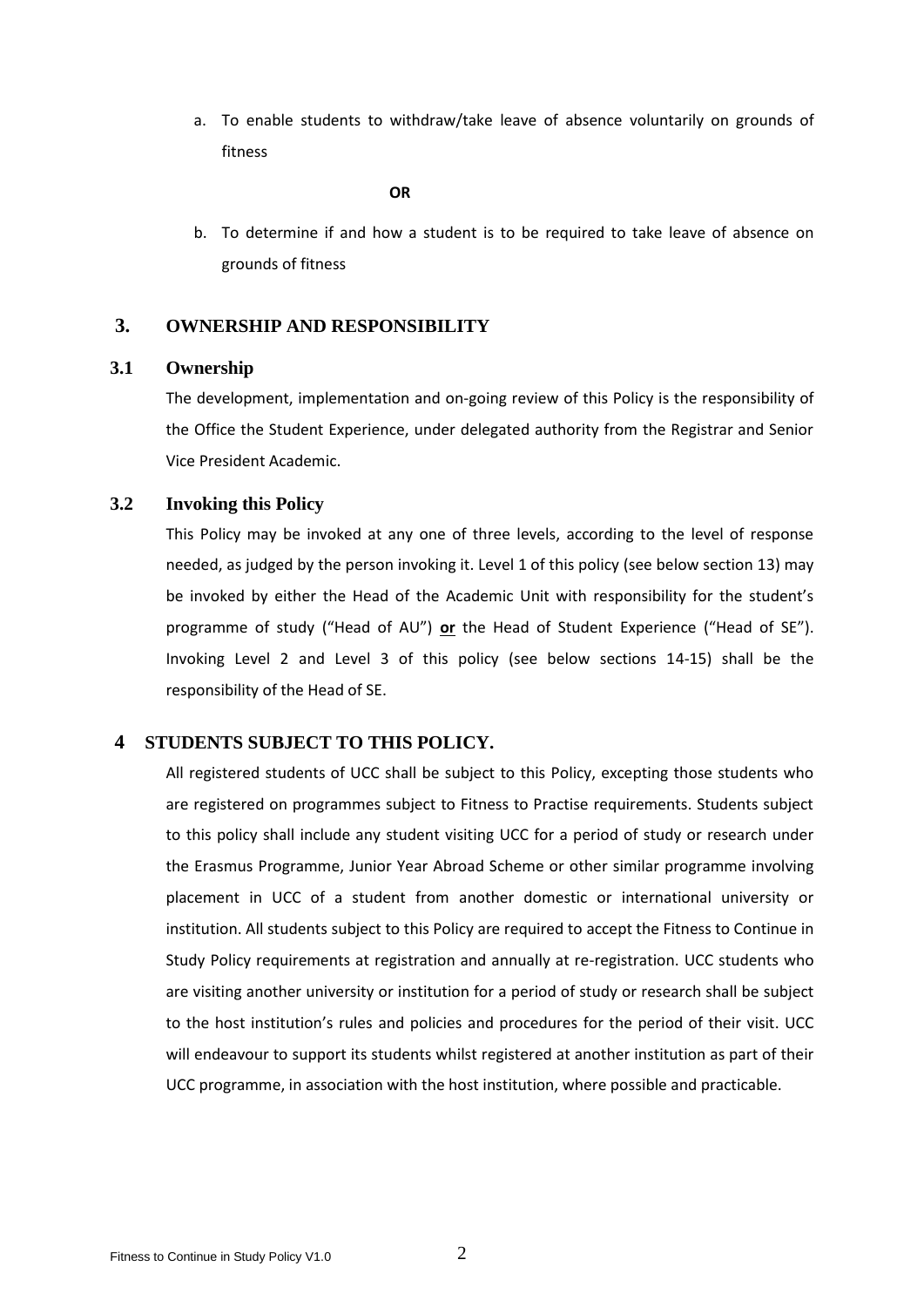### **5 RELATIONSHIP WITH OTHER UNIVERSITY POLICIES AND PROCEDURES**

This Fitness to Continue in Study Policy generally shall not be invoked for circumstances already being considered under the following specific university policies or procedures;

The Student Rules, the academic Marks and Standards, or Fitness to Practise. However, in exceptional circumstances where the Disciplinary Committee are of the view that a serious fitness to continue in study issue arises, the outcome of the disciplinary procedure may be referred back to the Head of AU or the Head of SE for consideration, who in turn may decide to invoke the Fitness to Continue in Study Policy in relation to the matter.

Operation of this policy shall be consistent with the requirements of UCC Child Protection Policy. Please note that the UCC Child Protection Policy defines a child as someone under 18 years of age (excluding a person who is or has been married) and regard should be had to the provisions of that policy when dealing with persons under this Fitness to Continue in Study Policy. (See Appendix H)

The Student Mental Health Policy is intended to provide useful guidance and advice as to how to identify and support students in distress. Further advice is also available on the UCC Minds DVD (See Appendix D)

# **6 EXAMPLES OF CIRCUMSTANCES OF CONCERN AS TO A STUDENT'S FITNESS TO STUDY**

There is a strong tradition of support for students in UCC. Many students facing difficult and distressing circumstances will overcome adversity and develop and grow from these experiences with the help of support provided by friends, family, academic staff, and the administrative and professional support services in the University. It is very much in the interests of students and the university that this tradition of support continues. This Fitness to Continue in Study Policy is intended to build on that tradition, and to enhance it, by identifying steps to be taken when it is considered that the circumstances are such as to be unlikely to be resolved through the use of existing supports. The following are examples of such circumstances where there may be concern as to a student's support needs and fitness to continue in study. This list is not exhaustive. Each circumstance should be considered on its own merits.

- The student recognises that there is an issue of concern and discloses this to a member of the university staff.
- $\bullet$  3<sup>rd</sup> party reports of concern are disclosed. For example these 3<sup>rd</sup> parties may be family members, classmates, flatmates, student support services staff, lecturers or other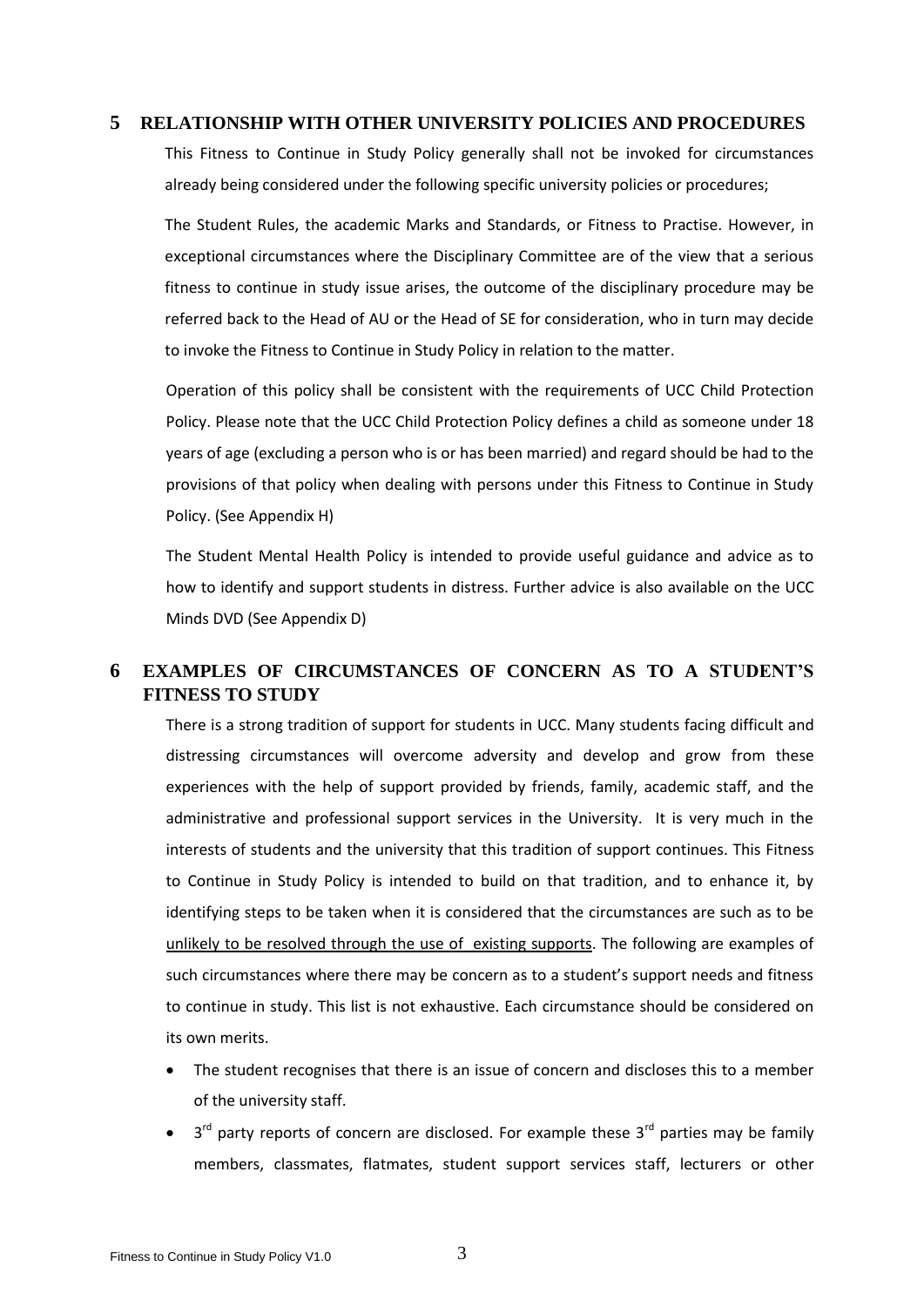university staff, work or research placement supervisors or even on occasions, members of the public. The concerns may be around a student's

- $\circ$  Wellbeing, appearance, social-withdrawal, mood, physical health or welfare
- o Unexplained deterioration in academic performance
- o Behaviour which is very unusual or bizarre\*
- o Behaviour putting themselves or anyone else clearly at risk\*
- o Behaviour which is significantly distressing to others\*
- $\circ$  Behaviour which is impacting significantly on the learning, working or living experience of others\*

Behaviour is intended to include behaviour which is face-to-face and in public as well as expressed written or on-line communications in print or via social media, text messaging or other electronic means.

\*Note all behaviour which appears to be a breach of the Student Rules, may be considered under the Student Rules and as a disciplinary matter.

## **7 TOLERANCE OF DIFFERENCE. EMBRACING AND SUPPORTING DIVERSITY**

The university recognises and celebrates the rights of individuals to be different and embraces and supports diversity. The lived-experiences of one person are often very different than those of another. The customs and practices of the many diverse ethnic groups in our increasingly international university community may vary and require a degree of mutual understanding and mutual respect. It is important that these differences be recognised and accepted, within the boundaries of the law of the land. Occasionally what may be at first sight interpreted as bizarre and unusual behaviour, subsequently can be better understood and accepted in the spirit of tolerating difference and accepting diversity.

## **8 ACTIONS TO BE CONSIDERED SUPPORTING STUDENTS IN DISTRESS**

This policy and procedure is intended to help students who may be significantly distressed. In supporting a student who is causing real concern and who may be significantly distressed, staff should act in accordance with the advice contained within the Student Mental Health Policy.(See Appendix H). The appropriate course of action to be undertaken will often depend on the urgency of the situation. The course of action may also need to be reviewed if the situation alters. The situations are classified in the UCC Student Mental Health Policy as **non-urgent/non-emergency**, or **urgent/emergency** and the actions taken should depend on the urgency of the situation and on an assessment of the risk to the safety of individuals.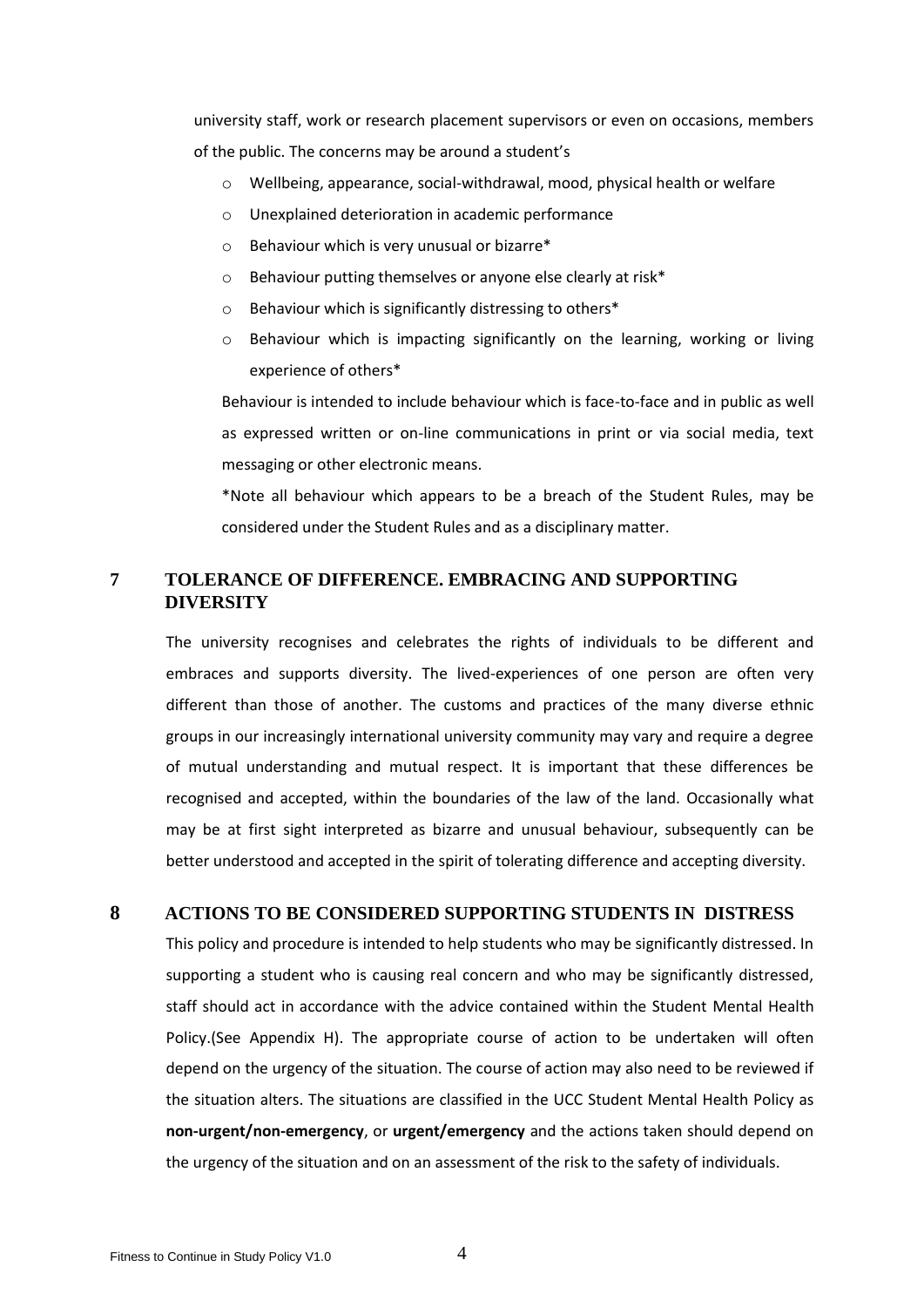When a student is significantly distressed, it is always worthwhile considering activating the Policy and Procedures to Support and Determine a Student's Fitness to Continue in Study. Occasionally actions will need to be taken before there is time to formally invoke this Fitness to Continue in Study Policy. Situations classified as **non-urgent/non-emergency** should prompt consideration of invoking at least level 1, and possibly level 2 of the Fitness to Continue in Study Policy. **Urgent/Emergency** situations should prompt consideration of invoking at least level 2 and possibly level 3 of the Fitness to Continue in Study Policy.

## **9 TEMPORARY SUSPENSION ON GROUNDS OF CONCERN FOR FITNESS TO STUDY**

The behaviour and actions of a student may be a cause of concern for the safety of the student and/or the safety of others, prompting consideration of the need to exclude the student from the University temporarily, pending further investigation and/or management of the situation. Where it appears in the opinion of the Registrar and Senior Vice President Academic that there are such grounds for concerns, then he/she, having sought such advice as he/she deems appropriate, shall be entitled to suspend a student on the basis that suspension is temporary and necessary to protect the University community. (See Appendix D)

#### **10 EMERGENCY SITUATIONS**

The safety of individuals is paramount. Occasionally, the behaviour or actions of a student can put themselves or others in proximate danger. It is important that appropriate, timely actions are taken in response. The steps illustrated in the flow chart are those recommended and are taken directly from the Student Mental Health Policy. In **urgent/emergency** situations these actions may need to be taken before there is time to invoke the Fitness to Continue in Study Policy. The fact that the University may invoke other Policies shall not prejudice its right to invoke the Fitness to Continue in Study Policy.

*REMEMBER: If there is an immediate concern for the safety of any person, this should be reported to the Emergency Services on 999. General Services should also be informed via an Emergency Tel. Contact Number (available on: www.ucc.ie/en/occupationalhealthandsafety/emergencies/)*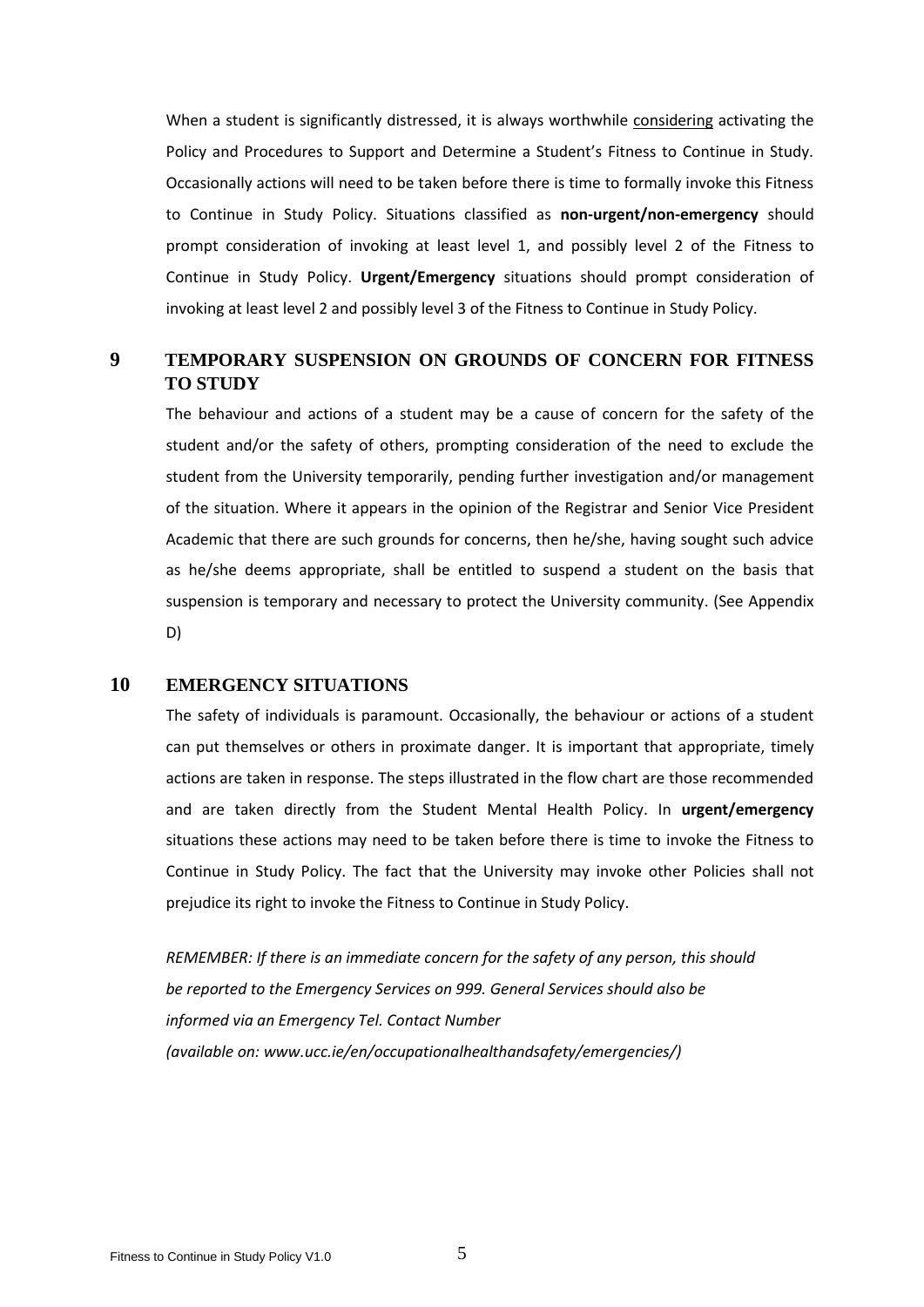### **ACTIONS ADVISED IN HELPING A STUDENT IN DISTRESS OR CRISIS**

(Adapted from UCC Student Health Mental Health Policy)

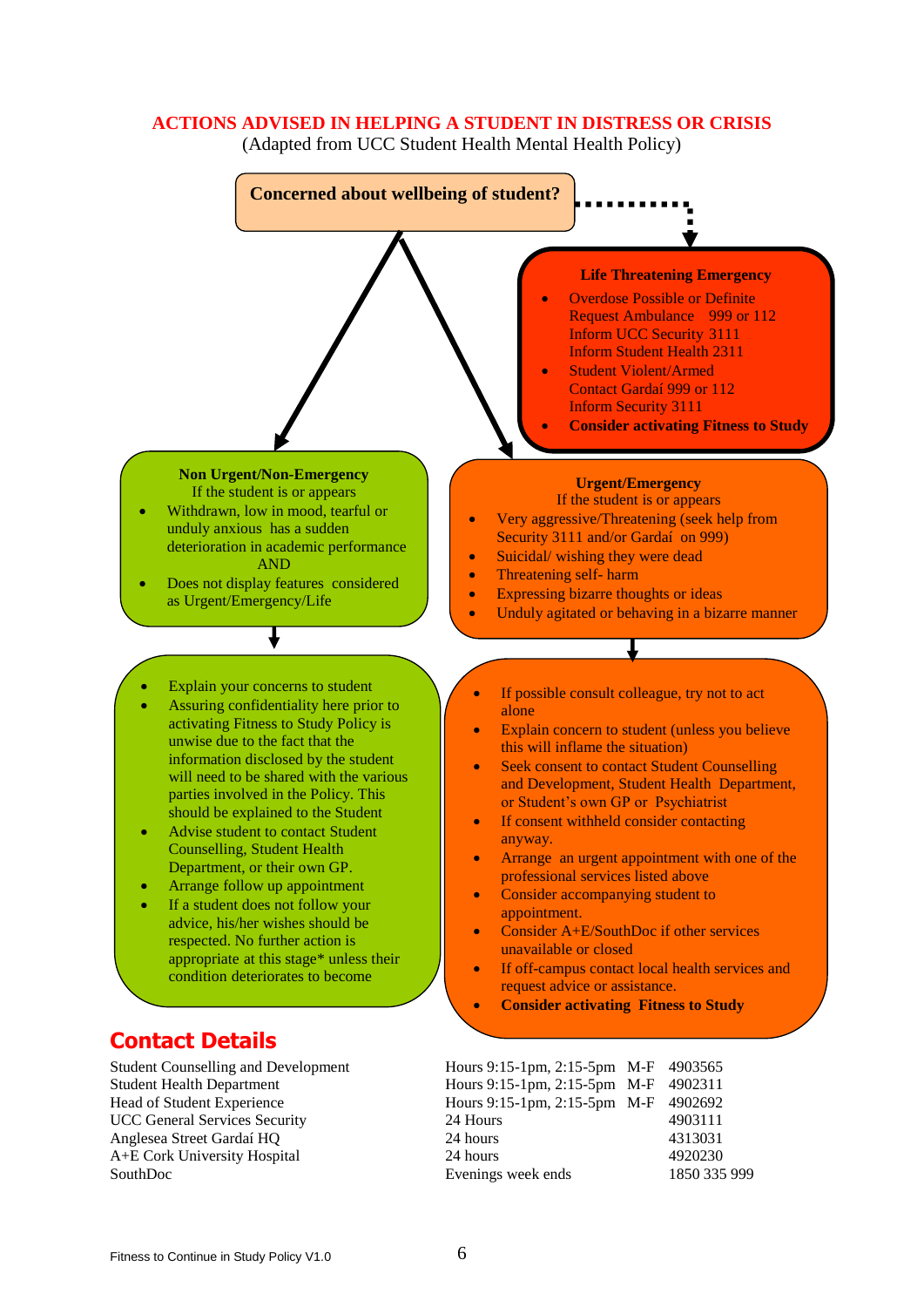See also: *www.ucc.ie/en/occupationalhealthandsafety/emergencies/*

### **11 LEVELS OF RESPONSE OF FITNESS TO STUDY PROCEDURES**

As per section 6 above, in varying circumstances, concerns may be noted as to a student's support needs or their fitness to continue in study. These should then be reported to either the Head of AU\* or the Head of SE\* because they have failed to, (or are judged unlikely to), resolve with existing supports or actions. The seriousness of each circumstance and response required is a matter of judgement for the Head of AU or the Head of SE and will determine whether or not any of Level 1, 2 or 3 Response is to be invoked.

## **12 REFERRAL TO HEALTHCARE PROFESSIONAL**

A student may be referred at any stage of the Fitness to Continue in Study Policy to a relevant healthcare professional to include but not limited to a Consultant Occupational Physician, Consultant Occupational Physician, Consultant Psychiatrist and a Consultant Psychologist. Any such referral will be made through the Head of SE. The Student shall be obliged under this Policy to attend at such medical consultation and examination as required and shall cooperate with the Medical Practitioner as concerned in the provision of a medical report to the University. Failure to attend or a failure, in the opinion of the Medical Practitioner, to cooperate with any such Practitioner shall be deemed to be a failure to cooperate with the University's procedures.

## **13 LEVEL 1 RESPONSE OF FITNESS TO CONTINUE IN STUDY PROCEDURES**

Level 1 Response of Fitness to Study Procedures is intended for circumstances where there are **emerging concerns** about a student. The particular circumstances can vary, as described in Section 6 above. Level 1 response usually (though not necessarily always) will be preceded by low level support, informal signposting and/or advice given to the student by university academic or support staff. In the event that the concerns persist, the person concerned should ensure that either the Head of AU\* **or** the Head of SE\* has been alerted, who will (if he/she deems it necessary/appropriate) invoke Level 1 of these Procedures as follows:

- 1. Raise a Note of Concern (see Appendix A)
- 2. Notify the student in writing of the nature of the concerns expressed
- 3. Offer and arrange a face-to-face meeting to provide support or advice to the student from one or more of (a) Academic Mentors/Supports at AU (b) UCC Student Support services.
- 4. Close the Note of Concern if no further action is deemed necessary following 3. Or escalate these Fitness to Continue in Study procedures and request that Level 2 **or** Level 3 be invoked.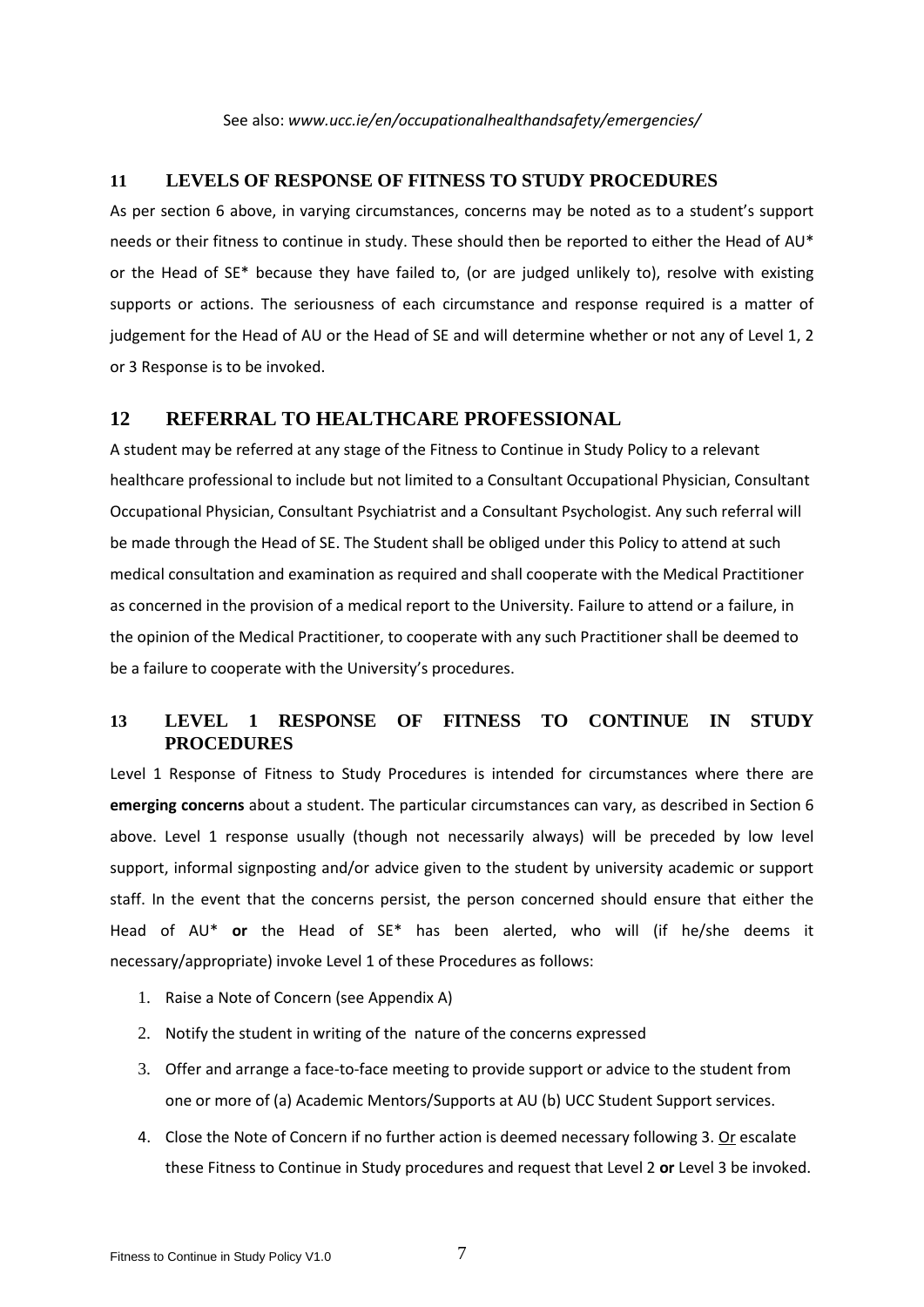\*Concerns expressed or noted as arising or presenting principally in the classroom/lectureroom/laboratory or on placement are usually considered by the Head of AU. Concerns expressed or noted as arising outside these settings, e.g. on student activities, on campus, or in student accommodation are usually considered by the Head of SE.

## **14 LEVEL 2 RESPONSE OF FITNESS TO CONTINUE IN STUDY PROCEDURES**

Level 2 Response of Fitness to Study Procedures is intended for circumstances where there are either

a) Continuing and on-going concerns persisting and unresolved from a Level 1 Note of Concern

**OR**

b) Significant first concerns where it is deemed invoking a formal multi-disciplinary case review meeting is required

The Head of SE and the Head of AU will consult and invoke Level 2 of these Procedures as follows:

- 1. Raise a Note of Concern (see appendix A) or continue the Note of Concern from Level 1
- 2. Notify the student in writing of the nature of the concerns expressed
- 3. Arrange a multi-disciplinary case-review meeting (see Appendix B)
	- a) to consider the nature of the concerns
	- b) to develop an agreed plan of action to support the student
	- c) to arrange to monitor the effectiveness of the plan in resolving the issue of concern, and
	- d) to arrange formal follow-up
- 4. Proceed to
	- a. Close the Note of Concern if no further action is deemed necessary following 3. above

**Or**

b. Support a student who wishes to voluntarily withdraw/take leave of absence from studies on grounds of fitness at this stage without the need to proceed to a Level 3 Response. It is intended that **all** students voluntarily withdrawing/taking leave of absence from UCC on grounds of fitness should have been considered under a level 2 response of this Policy and Procedure.

### **Or**

c. Escalate these Fitness to Continue in Study procedures and request that Level 3 Reponse be invoked because of concerns that the student's Fitness to Continue in Study needs to be formally considered and determined.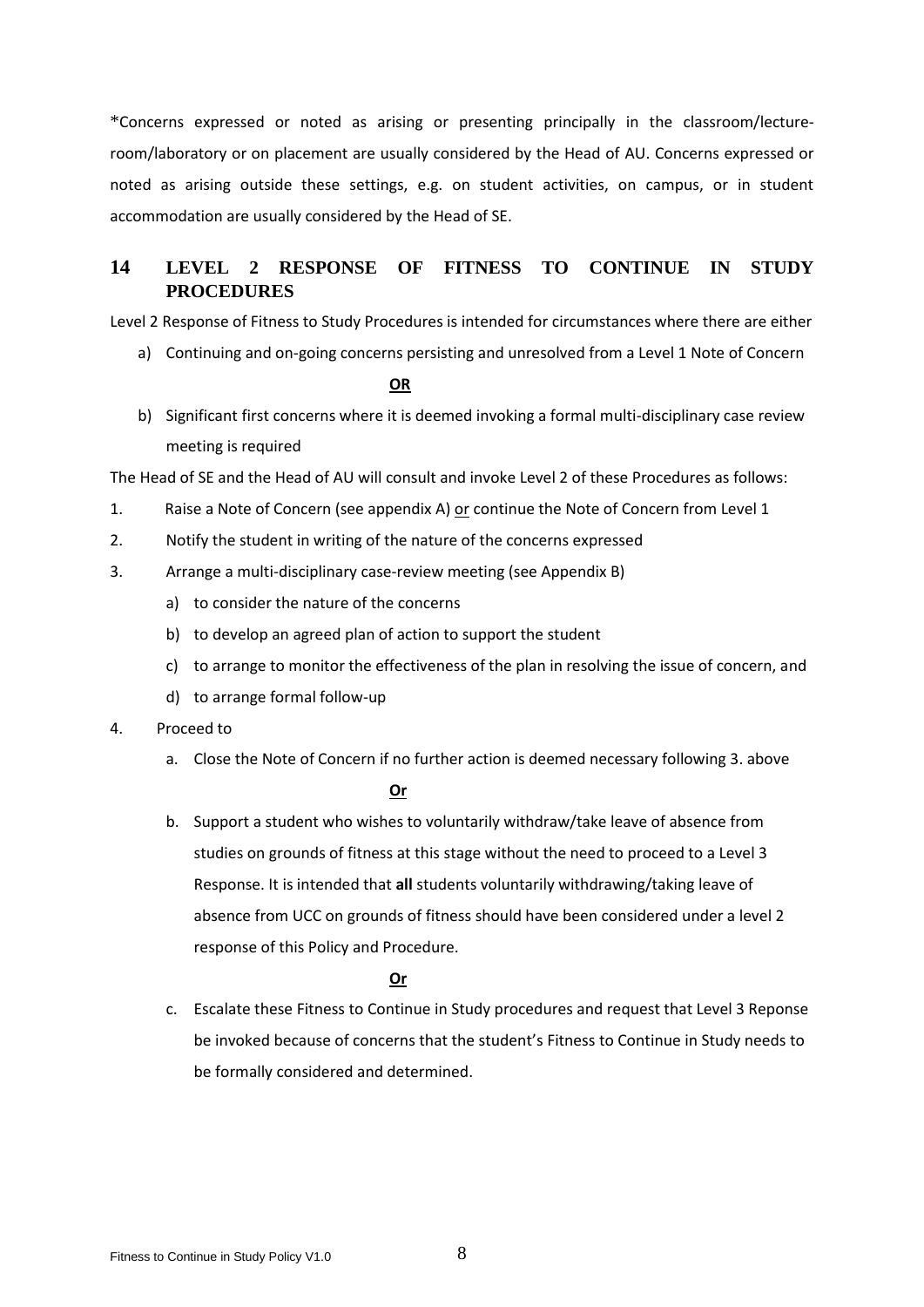## **15 LEVEL 3 RESPONSE OF FITNESS TO CONTINUE IN STUDY PROCEDURES**

A Level 3 Response of this Fitness to Continue in Study Procedures is intended for circumstances where there are concerns that immediate consideration and determination of a student's Fitness to Continue in Study is required. It may be invoked immediately following either a Level 1 or Level 2 Response, or it may be invoked directly with no preceding Level 1 or 2 response, due to the seriousness of the concern for the health, wellbeing or welfare of the individual concerned, or for the impact the student's distress or behaviour is having on others.

The Head of SE and the Head of AU will consult and invoke Level 3 of these Procedures as follows:

- 1. Raise a Note of Concern (see appendix A)
- 2. Notify the student in writing of the nature of the concerns expressed
- 3. Arrange a Fitness to Continue in Study Panel Review (see Appendix C) so the University Fitness to Continue in Study Panel considers the concerns expressed about the student. The outcomes possible from this review are
	- I. The Registrar and Senior Vice President Academic requires the student to take leave of absence from study for an agreed period

**OR**

- II. The Student is Fit to Continue in Study subject to an action plan (as per level 2 Response)
- 4. Close the Note of Concern if no further action is deemed necessary following 3.

#### **16 RIGHT OF APPEAL**

A student has the right to appeal the decision of the Registrar and Senior Vice President Academic to require the student to take leave of absence from study for an agreed period, as the outcome reached following a Fitness to Continue in Study Panel Review. (See Appendix E)

## **17 RETURN TO STUDY FOLLOWING A PERIOD OF WITHDRAWAL**

A student who withdraws/takes leave of absence voluntarily or is required to take leave of absence, on grounds of fitness, shall be entitled to apply to re-register to re-commence their studies at the end of the agreed period of absence. In such circumstances, the conditions of return to study will be determined by the relevant Academic Unit, subject to the rules and regulations governing the relevant Programme. If the module or course is not running at the time the relevant Academic Unit will provide guidance about the recommencement of the module/course/programme, or alternative module*s.* Return to Study procedures shall apply. (See Appendix G).